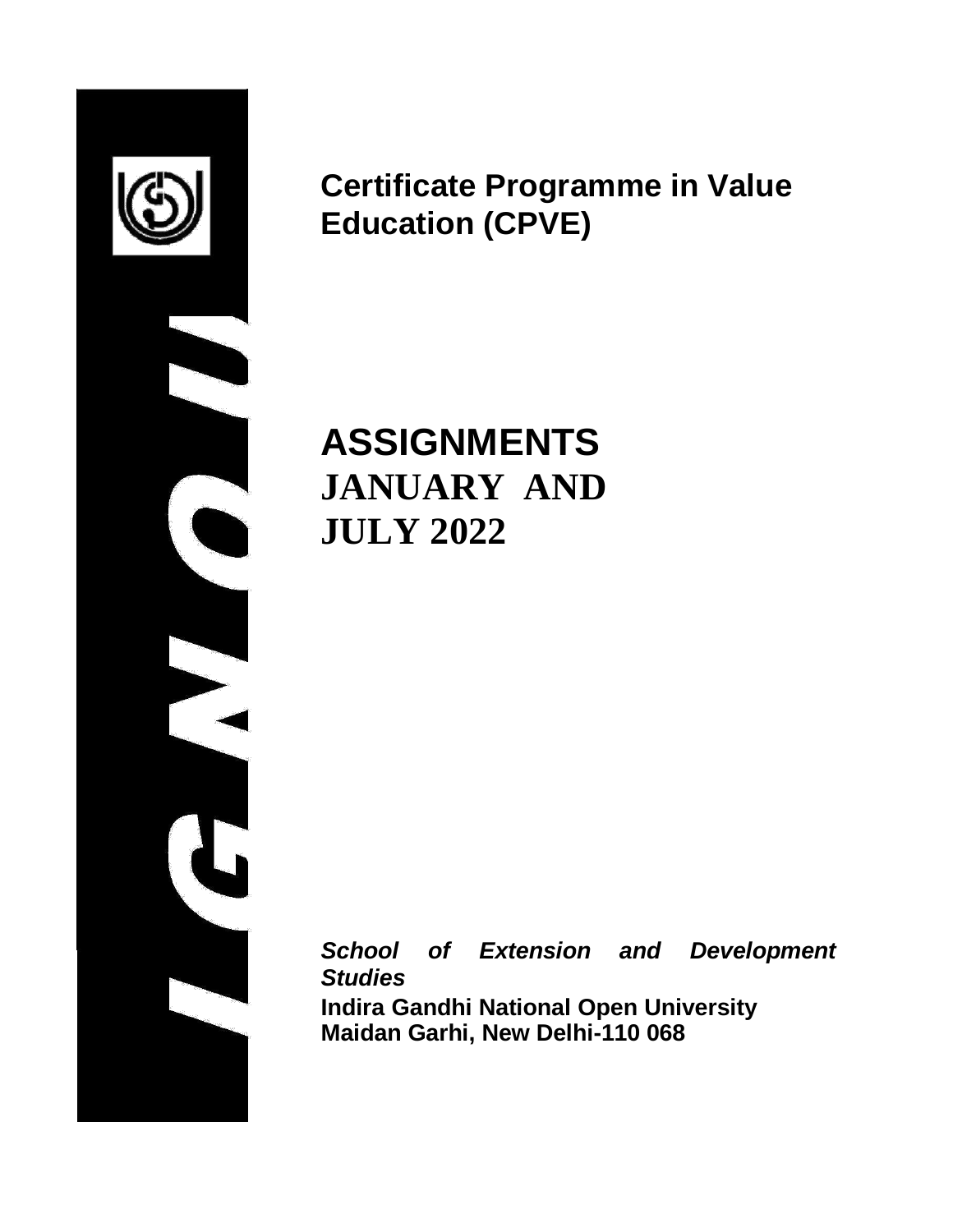## **ASSIGNMENTS FOR CERTIFICATE PROGRAMME IN VALUE EDUCATION**

# **(SOEDS) JANUARY AND JULY-2022**

#### **Dear Student,**

As per laid down guidelines of the university, you have to complete one assignment before the term end examination of June and December, 2022. The assignment carries 30% weightage. The questions are analytical and descriptive by nature. Therefore take your assignment very seriously. The main purpose of the assignment is to inspire you to thoroughly read the study materials and also to test your comprehension of the learning materials. It is advised that you should not reproduce the study materials, rather apply your judgment and if possible consult reference books and related text materials before answering the assignments. However, you do not have to worry about non-availability of extra reading materials for working on the assignments.

Whenever you receive the course materials and assignments, check them immediately and if any assignments are missing write to the Regional Centre or see IGNOU website. [\(www.ignou.ac.in](http://www.ignou.ac.in/)).

Complete the responses on assignments in all respects. Check that you have not inadvertently left answering any question before submitting the assignments. Incomplete assignment will ensure you poor grade.

If you fail to get pass grade in any assignment, you have to submit it again. However, once you get the pass grade in an assignment, you cannot resubmit it for improvement of the grade.

#### Remember that **you have to write the answers of the assignments in your own handwriting** and should not send **typed assignments**.

You should submit the assignments before the due date to the CPVE Coordinator .If the last date for the submission of assignment falls on holiday, it should be submitted on the following working day. For your own record please retain a copy of the assignment responses. The university/ coordinators of the programme study centre have the right to reject the assignments, if submitted after the due date.

#### **Submission of Assignment**

#### **January 2022 session-submit by 31st March,2022 and July 2022 session- submit by 30th September,2022 (If date not extended)**

**Submit to-**

.

**Dr Grace Don Nemching CPVE Coordinator Block 15 –F ,SOEDS (School of Extension and Development Studies) IGNOU, Maidan Garhi , Delhi-110068**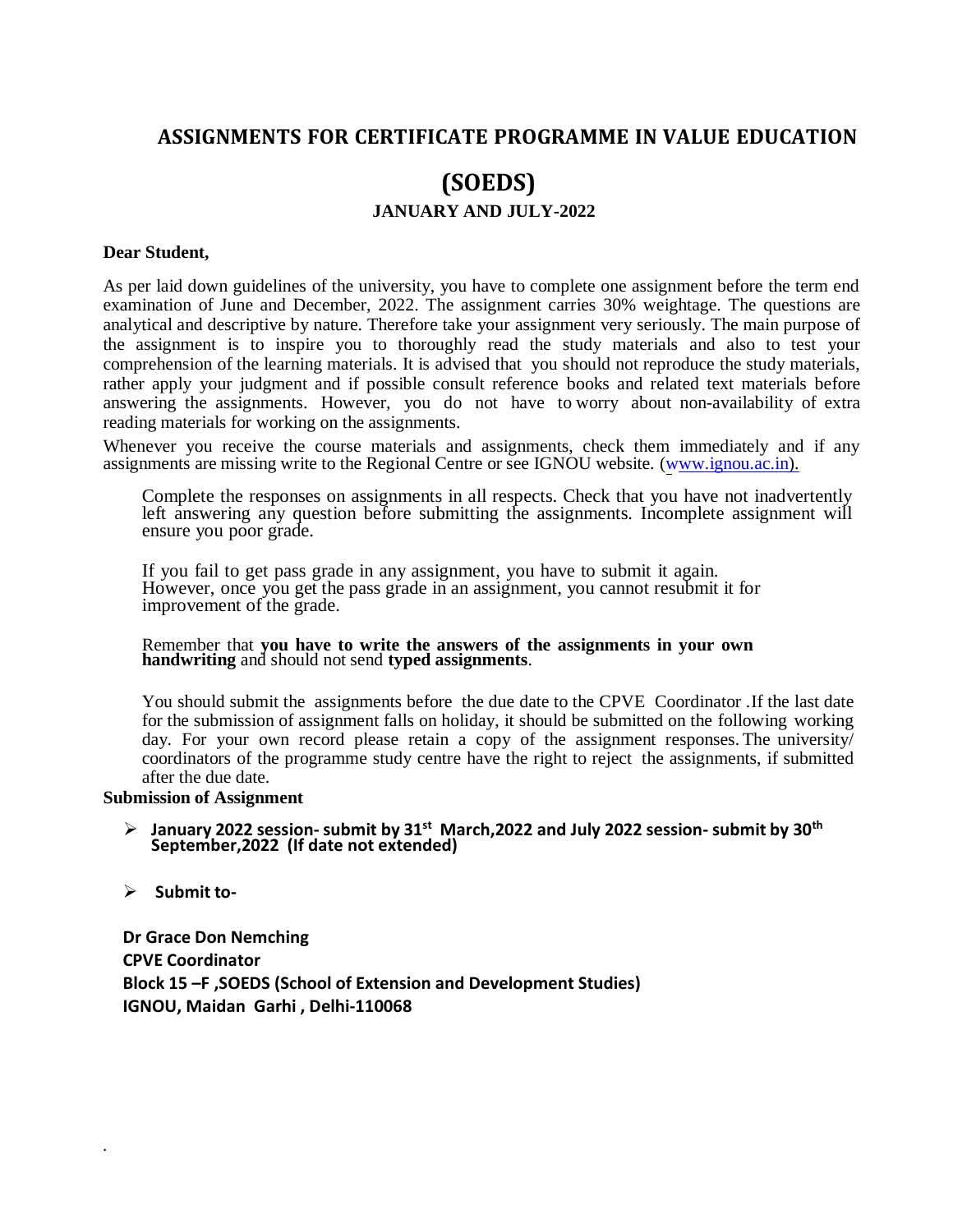## **CERTIFICATE PROGRAMME IN VALUE EDUCATION**

**Tutor Marked Assignment for (January and July 2022)**

**(CPVE BEDS 001)**

**Dear Student,**

#### **COVERAGE: This Assignment covers all the Blocks. Now read the following questions carefully and start working. You have to answer all questions.**

### **Answer the following questions**

Q.1 What are the social malaises in our society? Explain (25 marks) Q.2. What is Democracy? What are the principles of democracy (25 marks) Q3.What is cultural pluralism? What are the challenges of living in a culturally pluralistic society? (25 marks)

Q4.What is personality? Explain personality Disorders? (25 marks)

## **CERTIFICATE PROGRAMME IN VALUE EDUCATION**

**Tutor Marked Assignment for (January and July 2022) (CPVE BEDS 002)**

**MARKS-100**

**Dear Student,**

.

**COVERAGE: This Assignment covers all the Blocks. Now read the following questions carefully and start working. You have to answer all questions.**

## **Answer the following questions**

1. What are the stages of development ? Explain the characteristics of each stage of development?

(25 marks)

2. What is socialization? What are the desired values and undesirable values for socialization?

(25marks)

|  | 3. What is the role of school and peers in value development? Discuss | (25 marks) |
|--|-----------------------------------------------------------------------|------------|
|  |                                                                       |            |

4. What are the types of media? Explain the functions of media? (25 marks)

**MARKS-100**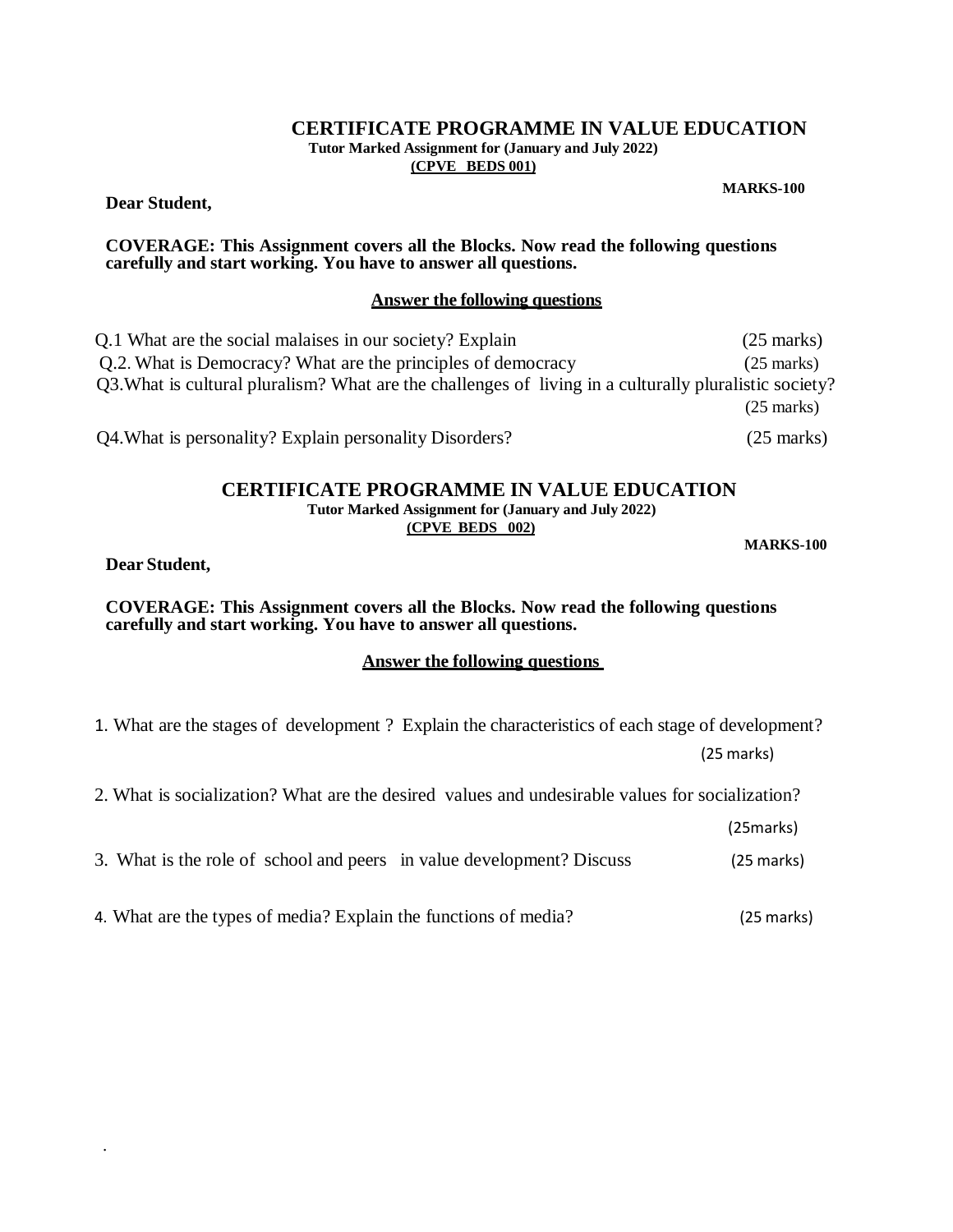#### **CERTIFICATE PROGRAMME IN VALUE EDUCATION Tutor Marked Assignment for (January and July 2022)**

### **(CPVE BEDS 003)**

**MARKS-100**

**Dear Student, COVERAGE: This Assignment covers all the Blocks. Now read the following questions carefully and start working. You have to answer all questions.**

## **Answer the following questions**

1. Discuss Piagetian and Kohlberg approach to value development? (25 marks)

2. What are the difficulties one can face when organizing co-curricular activities? What are the ways to overcome them**?** (25 marks)

3. What is a case study? What are the advantages and disadvantages of case studies?(25 marks)

## 4. Describe the role of teacher towards safe use of ICT? (25 marks)